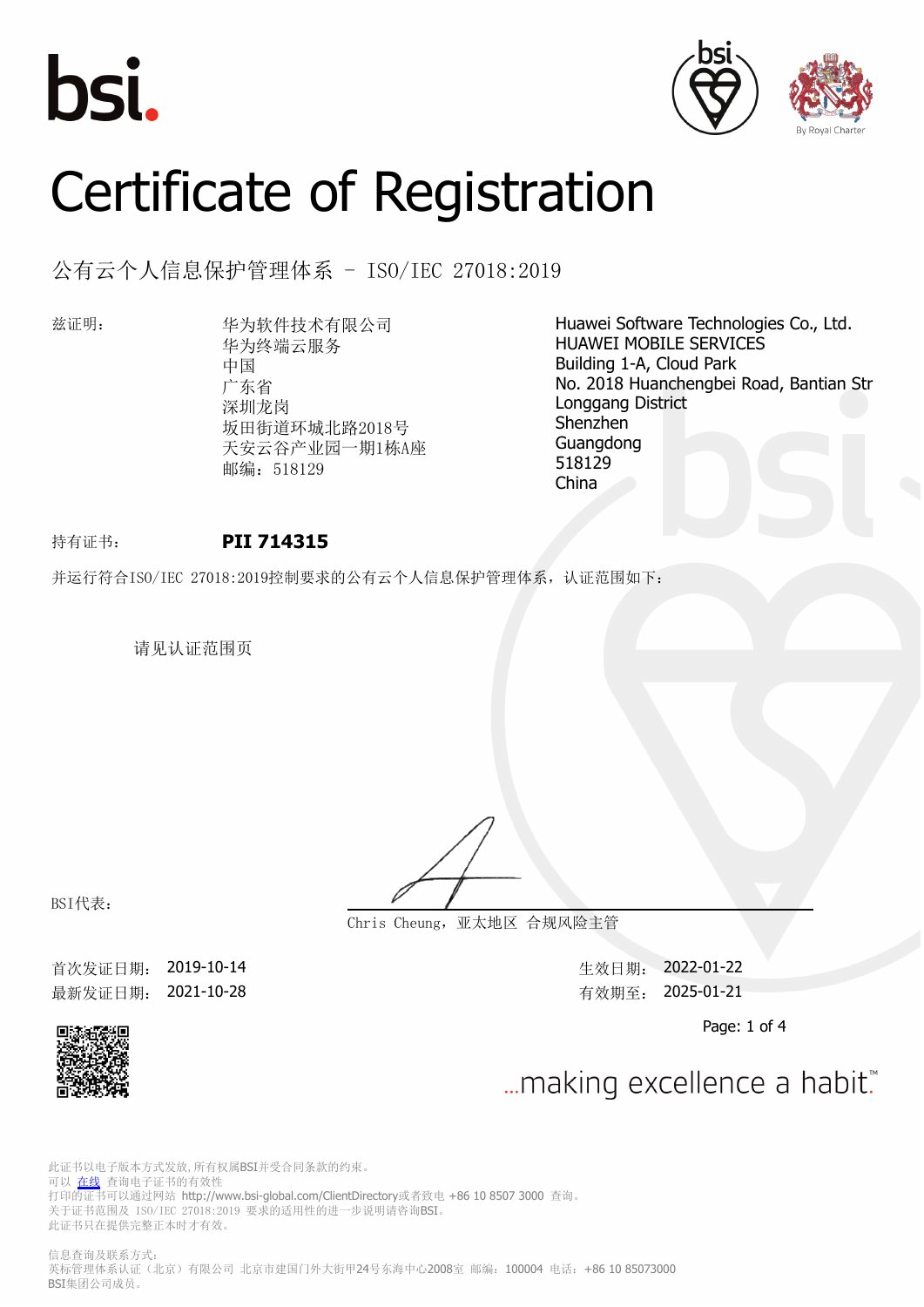## Registered Scope:

提供华为终端云服务的设计、研发、运营和运维服务,包括华为应用市场、HUAWEI AppGallery Connect、华为教育中心、Link Now、华为游戏中心、精品推荐、华为视频、华为阅读、华为音乐、华为主 题、华为钱包、华为会员中心、华为应用内支付、HMS Core、华为机器学习服务、华为统一扫码服务、华为 近距离通信服务、华为分析服务、华为推送服务、华为帐号、华为云空间、华为查找设备、天际通(不含运 营)、华为生活服务、华为浏览器、华为开发者联盟、华为广告、华为智慧助手·今天、智慧搜索、华为 AI音箱、智慧视觉、智慧语音、智慧识屏、慧通差旅。

运营和运维服务区域仅限于中国国内(不包括港澳台地区)。

这与2021年8月13日1.5版本的适用性声明相一致。

(关联ISO 27001:2013 证书编号IS 637452)

注册地址:南京市雨花台区软件大道101号

The provision of design, research and development, operation and maintenance services of Huawei Mobile Services, including HUAWEI AppGallery, HUAWEI AppGallery Connect, HUAWEI EduCenter, Link Now, HUAWEI GameCenter, AppAdvisor, HUAWEI Video, HUAWEI Books, HUAWEI Music, HUAWEI Themes, HUAWEI Wallet, HUAWEI Member Center, HUAWEI IAP, HMS Core, ML Kit, Scan Kit, Nearby Service, Analytics Kit, HUAWEI Push, HUAWEI ID, HUAWEI Mobile Cloud, HUAWEI Find Device, SkyTone (operation excluded), HUAWEI HiLives, HUAWEI Browser, HUAWEI DEVELOPERS, HUAWEI ADS, HUAWEI Assistant·TODAY, AI Search, HUAWEI AI Speaker, AI Lens, AI Voice, AI Touch, iTravel. The operation and maintenance service areas only cover domestic areas (exclude Hong Kong, Macau and Taiwan).

This is in accordance with the Statement of Application version 1.5, issued on August 13, 2021. (ref. ISO 27001:2013 certificate number IS 637452)

Registration address: No.101 Ruanjian Avenue, Yuhuatai District, Nanjing

首次发证日期: 2019-10-14 カランス おおところ おおところ 生效日期: 2022-01-22 最新发证日期: 2021-10-28 无法的 有效期至: 2025-01-21

Page: 2 of 4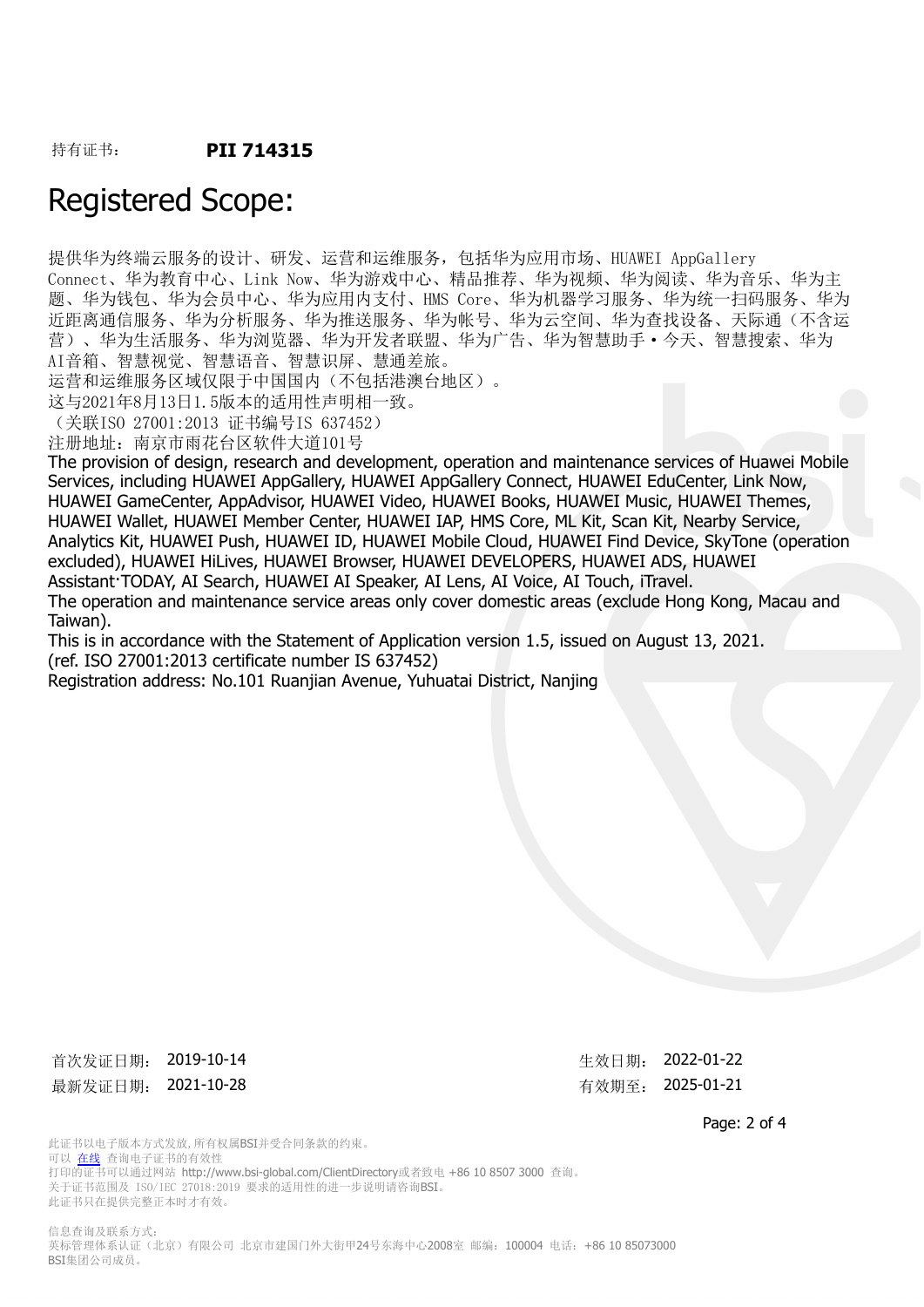#### 持有证书: **PII 714315**

#### 地点 おおおところ しょうしょう しゅうしょう おおおおし しんこうしょう しんこうしょう しんしゅう しゅうしょう しんしゅう しんしゅう しんしゅう しんしゅう しんしゅう しんしゅう しんしゅう しんしゅう しんしゅう

华为软件技术有限公司 华为终端云服务 中国 广东省 深圳龙岗 坂田街道环城北路2018号 天安云谷产业园一期1栋A座 邮编: 518129 Huawei Software Technologies Co., Ltd. HUAWEI MOBILE SERVICES Building 1-A, Cloud Park No. 2018 Huanchengbei Road, Bantian Str Longgang District Shenzhen Guangdong 518129 China 提供华为终端云服务的设计、研发、运营和运维服务,包括华

为应用市场、HUAWEI AppGallery Connect、华为教育中 心、Link Now、华为游戏中心、精品推荐、华为视频、华为阅 读、华为音乐、华为主题、华为钱包、华为会员中心、华为应 用内支付、HMS Core、华为机器学习服务、华为统一扫码服 务、华为近距离通信服务、华为分析服务、华为推送服务、华 为帐号、华为云空间、华为查找设备、天际通(不含运 营)、华为生活服务、华为浏览器、华为开发者联盟、华为广 告、华为智慧助手·今天、智慧搜索、华为AI音箱、智慧视 觉、智慧语音、智慧识屏。运营和运维服务区域仅限于中国国 内(不包括港澳台地区)。 The provision of design, research and development, operation and maintenance services of Huawei Mobile Services, including HUAWEI AppGallery, HUAWEI AppGallery Connect, HUAWEI EduCenter, Link Now, HUAWEI GameCenter, AppAdvisor, HUAWEI Video, HUAWEI Books, HUAWEI Music, HUAWEI Themes, HUAWEI Wallet, HUAWEI Member Center, HUAWEI IAP, HMS Core, ML Kit, Scan Kit, Nearby Service, Analytics Kit, HUAWEI Push, HUAWEI ID, HUAWEI Mobile Cloud, HUAWEI Find Device, SkyTone (operation excluded), HUAWEI HiLives, HUAWEI Browser, HUAWEI DEVELOPERS, HUAWEI ADS, HUAWEI Assistant·TODAY, AI Search, HUAWEI AI Speaker, AI Lens, AI Voice, AI Touch. The operation and maintenance service areas only cover domestic areas (exclude Hong Kong, Macau and Taiwan).

### 首次发证日期: 2019-10-14 カランス おおところ おおところ 生效日期: 2022-01-22 最新发证日期: 2021-10-28 无法的 有效期至: 2025-01-21

Page: 3 of 4